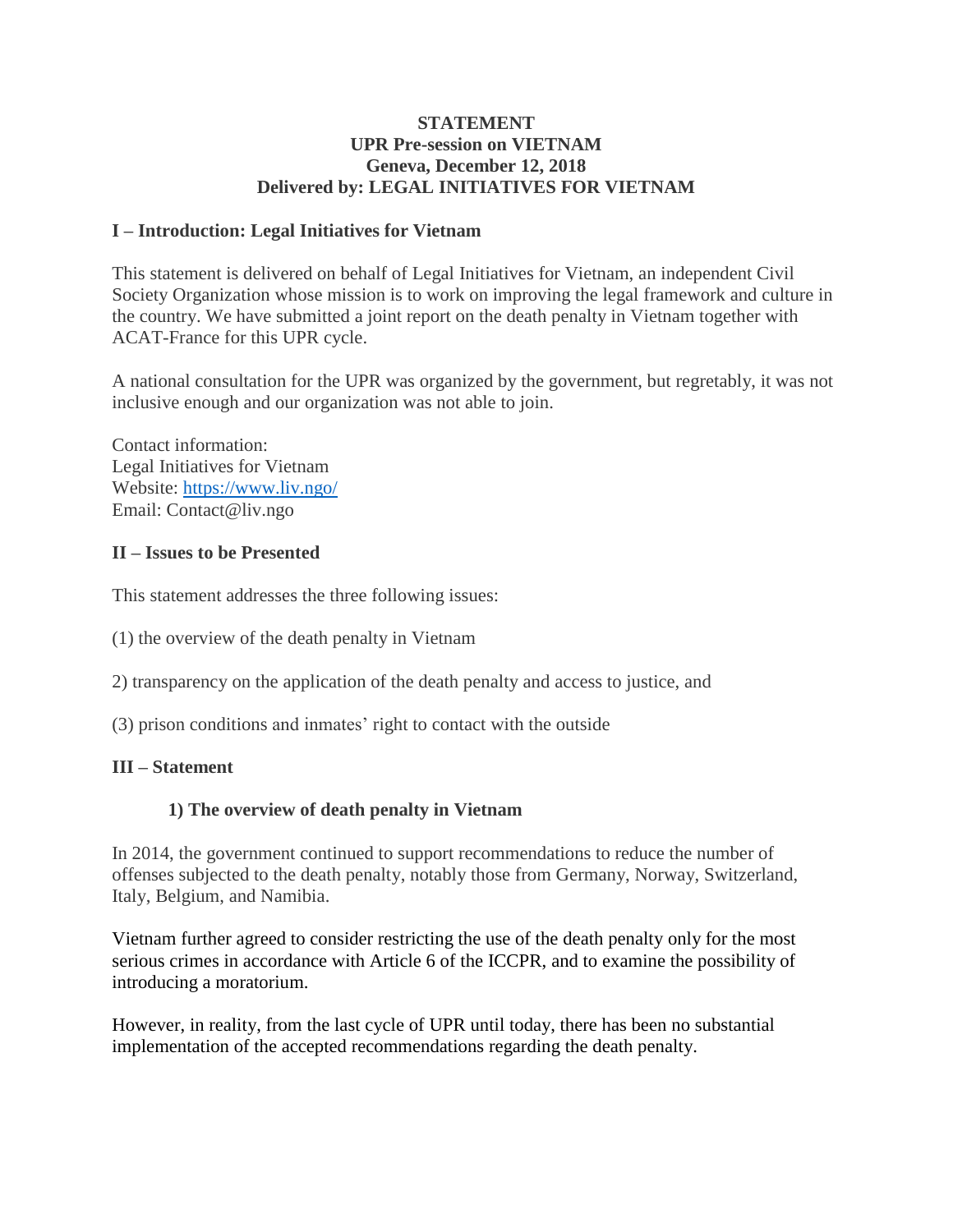We acknowledged that since its first UPR in 2009, Vietnam has until now reduced a total of 15 offenses subjected to the death penalty, however, the number of people sentenced to death has doubled in the same period.

In 2018, the government confirmed 112 people were sentenced to death which was an increase from 2017, and that it has executed 85 people. It means at least one person was excuted per week this year.

Thus, we are recommending the government shall:

a) Impose a moratorium on the execution of non-violent crimes, including those offenses which related to drugs;

b) Reduce the number of cases subjected to the death penalty involving drugs offenses, non-violent crimes, and homicide with extenuating circumstances;

c) Ratify the Second Optional Protocol to the ICCPR before the midterm review of the next UPR cycle;

# **2) Transparency and Access to Justice**

Vietnam has also agreed during the last UPR cycle to push for reforms towards greater transparency around the issue of the death penalty, according to the recommendations it had accepted from New Zealand and Switzerland.

In reality, however, the information on the use of death penalty is still not readily made available to the public.

There has been only one report from the Ministry of Public Security with very little information on the application of the death penalty in the five years from July 2011 – to June 2016.

Executions are conducted in secret with unknown lethal drugs and we are deeply concerned that no one, including the families of death row inmates, are allowed to witness the executions.

Since the new form of execution took place in 2011 and up to June 2016, there had been 429 people executed by unknown lethal drugs with unknown procedures.

Vietnam accepted one recommendation from Denmark regarding effective and equal access to lawyers to be provided for at all stages of legal proceedings in the last UPR cycle. However, this recommendation has not been implemented and realized in practice.

In 2018, a South African man, Tyron Coetzee who was sentenced to death for drug trafficking was appointed a lawyer by the state. But his attorney did not speak English and only met him once, on the day of the trial.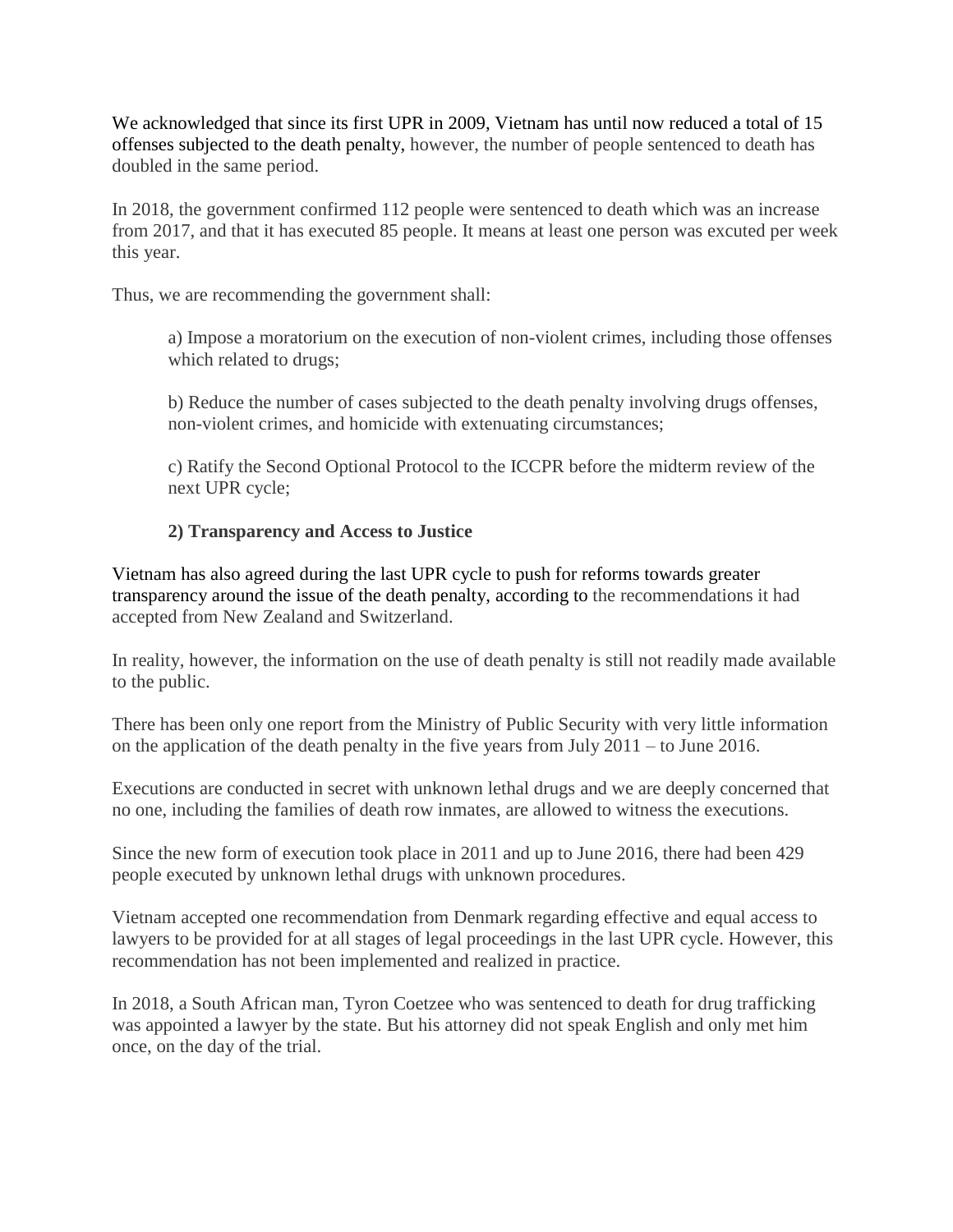Lacking adequate legal representation affected the fair trial standards and increased the numbers of wrongful convictions. The cases detailed in our factsheet of Ho Duy Hai, Le Van Manh, and Nguyen Van Chuong - three young men languished on death row for over a decade, clearly show this point.

Therefore, we recommend:

a) Immediately and publicly disclose what are the lethal drugs being used along with their dosage in all executions;

b) Publish adequate and publicly accessible information on the death penalty annually;

b) Uphold the right to a fair trial, including the right to have access to adequate legal presentation at all stages of a criminal investigation.

d) Immediately initiate the appropriate legal proceedings to review the cases of Ho Duy Hai, Le Van Manh, Nguyen Van Chuong, Dang Van Hien, and Tyron Coetzee.

## **III) Prison conditions and Inmates' Contact with the Outside**

Prison conditions and treatment of prisoners are varied in prison centers across the country, arbitrarily implemented at the mercy of correctional officers.

Inmates are still being pressured to confess even after sentencing, which includes the use of solitary confinement, shackle, physical violence and rejection of family visits.

In the case of priosoners on death row, Nguyen Van Chuong, who had told his family that he was regularly confined solitarily in a small cell for many years, where he had to lie down on a cement platform and get shackled for 24/7 and could not even use the toilet. He also had to use the same water for drinking and sanitary purpose.

Families of death-row inmates had testified that correctional officers routinely committed improper inteference with family visit; not allowing inmates to receive adequate food supply, and proper medical care.

Current laws in Vietnam provide for very limited contact between the death-row inmates and the outside world; with no visits from independent organizations, including the International Committee of the Red Cross; mail correspondence, phone calls are also limited.

We recommend:

a) Establish a national mechanism that independently, effectively and regularly monitors and inspects all places of detention to be conducted by independent CSOs;